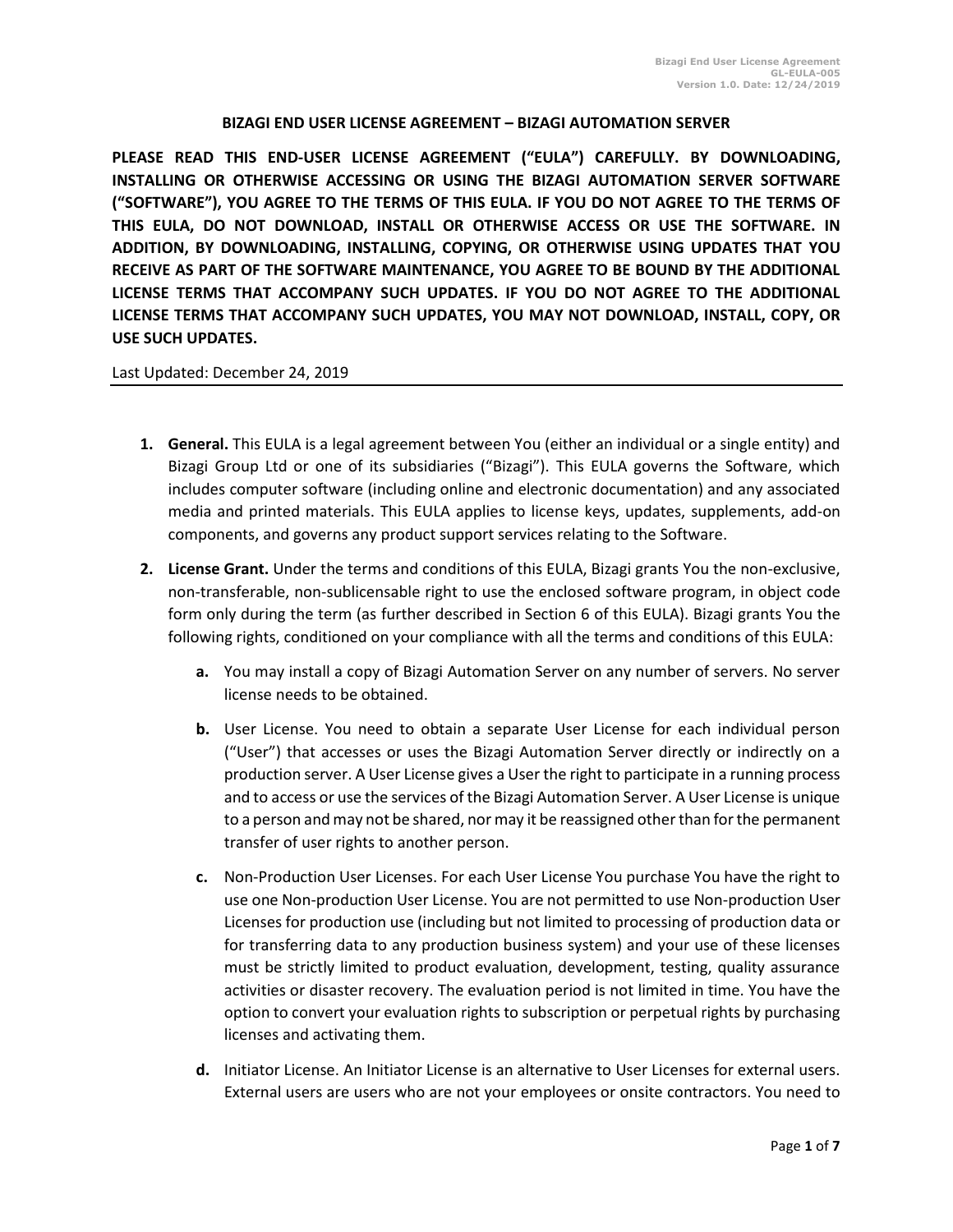obtain a separate Initiator License for each external user that accesses or uses the Bizagi Automation Server directly or indirectly. It is a restricted license and gives external users the right to initiate cases and participate in subsequent activities (e.g. enter additional info, adjust/update existing information or documents) of the same process instance (case) they initiated. An Initiator License permits access of an external user, as long as that access is for your benefit and not the external user's. You may not use Initiator Licenses to provide service bureau, hosting services, or any sort of commercial information technology services to third parties, or transfer the Software to a third party, unless otherwise agreed to in writing by Bizagi.

- **e.** No "Multiplexing" or "Pooling." Use of software or hardware that reduces the number of Users directly accessing or utilizing the Bizagi Automation Server (sometimes called "multiplexing" or "pooling" software or hardware) does not reduce the number of User Licenses or Initiator Licenses required; the required number of User Licenses or Initiator Licenses would equal the number of distinct inputs (named or unnamed Users) to the multiplexing or pooling software or hardware "front end."
- **3. License Key.** Upon acceptance of this EULA, You will receive a License Key that will enable You to activate or operate the Software. You may not relicense, reproduce or distribute any License Key. Activation is mandatory and associates the use of the Software with a specific customer installation (server or servers). During activation, the Software will send information to Bizagi. This information includes the Software version, the License Key, language and Internet protocol address. By using the Software, You consent to the transmission of this information. You can activate the Software by Internet or offline.
- **4. Ownership.** Bizagi or its licensors own the title, copyright and other intellectual property rights in the Software, and no title to the Software or such intellectual property rights is transferred to You. Thus, You will not acquire any rights of ownership to the Software except the limited license to use the Software as expressly set forth in this EULA, and Bizagi and its licensors retain all other rights. You agree not to alter or remove the copyright notice, or any other notices of proprietary rights, that appear on and in the Software. All right, title and interest in the Software, and unless specified otherwise, in any ideas, know how, work product and programs which are developed by Bizagi in the course of providing any support and maintenance or professional services, including any enhancements or modifications made to the Software, shall at all times remain the property of Bizagi.
- **5. License Restrictions.** You may not modify or alter the Software in any way. You may not disassemble, decompile or reverse engineer the Software in order to obtain the source code, which is a trade secret of Bizagi. You may not lease, sublicense or otherwise rent the Software and accompanying documentation to any third-party. You are not authorized to use the Software to provide commercial IT services to any third party, to provide commercial hosting or timesharing, or to sublicense, rent, or lease the Software. You shall not cause or permit others to perform or disclose any benchmark or performance tests of the Software. You may not access or use the Software in any way that is adverse to Bizagi´s then-current acceptable use policy. You shall ensure that the number of Users using the Software does not exceed the authorized number.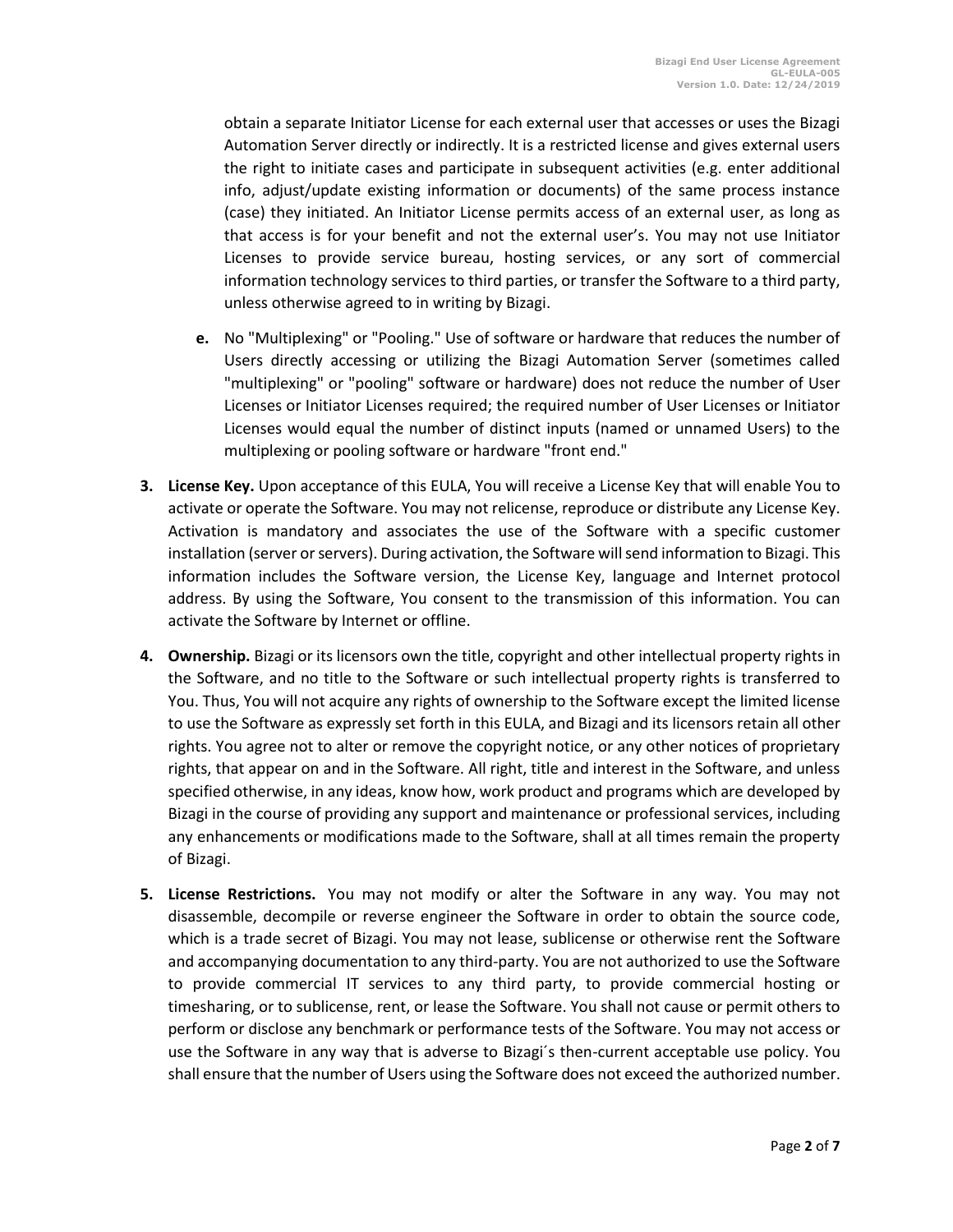Therefore, You shall notify Bizagi as soon as You become aware of any unauthorized use of the Software by any person.

**6. Term.** If You licensed the Software on a perpetual basis, the term of the license perpetual, unless terminated as set forth in this EULA. If You licensed the Software on a subscription basis, your rights to use the Software are limited to the subscription period. If licensed on a subscription basis, upon expiration, the subscription term shall automatically renew for terms equal in length to the immediately preceding term, unless either Party provides written notice of non-renewal at least forty-five (45) days prior to the end of the then current subscription term.

In any case You may terminate the license by destroying the Software and accompanying documentation and all copies thereof. If you terminate the license under the terms of this section, Bizagi shall have no obligation to reimburse any paid fees. This license will also terminate if You fail to comply with any term or provision of this EULA. You agree upon such termination to cease all use of the Software and destroy the Software and accompanying documentation and all copies thereof.

- **7. Academic Software.** To use Software identified as "Academic Software" You must be a not-forprofit college, university, or institution of higher education. You have the right to use free of charge a maximum of twenty (20) User Licenses in each Bizagi installation. Users must be students, faculty or staff members authorized by You to use the Software while performing duties within the scope of their employment or assignment. You can use the Software for noncommercial, teaching purposes only, including conducting academic research.
- **8. Consent to use of data.** You agree that Bizagi may collect and use technical information that is gathered periodically to facilitate the provision of Software updates, product support and other services to You (if any) related to the Bizagi Software, and to verify compliance with the terms of this EULA. Bizagi may use this information solely to improve our products or to provide services or technologies to You and will not disclose this information in a form that personally identifies You.

## **9. Software Maintenance**

- **a.** Bizagi provides Software maintenance which includes: new product versions to keep Bizagi up-to-date, service packs, and basic technical support (No SLAs), for the contracted term ("Software Maintenance").
- **b.** Software Maintenance is included during the subscription term for Software purchased on a subscription basis. For Software purchased on a perpetual basis, Software Maintenance must be purchased at least for the first year (initial term) for each new license You purchase. After the initial term, the Software Maintenance shall automatically renew for terms equal in length to the immediately preceding term, unless either Party provides written notice of non-renewal at least forty-five (45) days prior to the end of the then current term. Additional users may be added during the Software Maintenance term, and they are subject to the following: (i) Software Maintenance for added users will be coterminous with the preexisting Software Maintenance term (either initial Software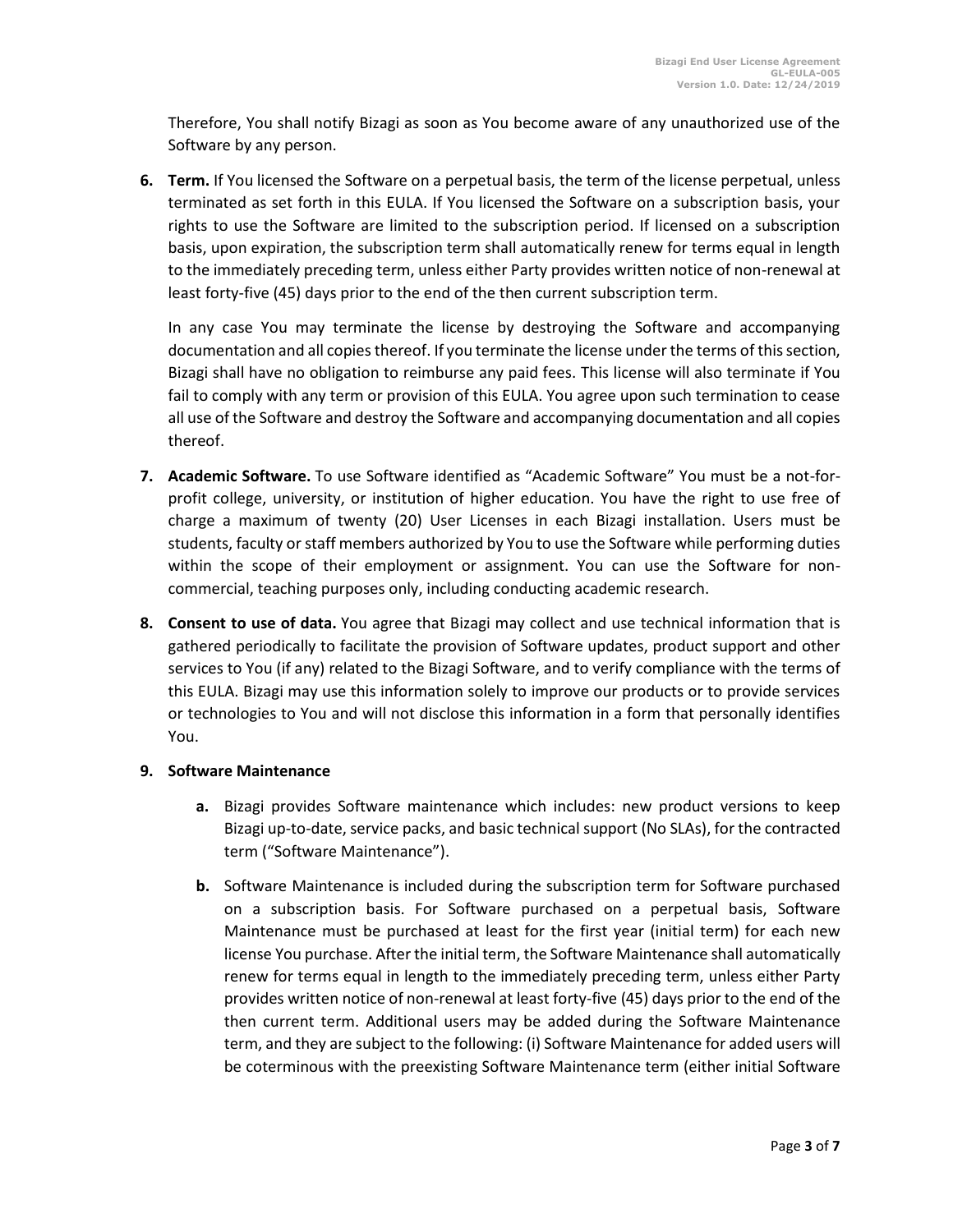Maintenance term or renewed Software Maintenance term); (ii) in this case the Software Maintenance fee will be calculated on a pro-rata basis.

**c. Reinstatement of Software Maintenance** Notwithstanding the automatic renewal clause set forth above, if Software Maintenance lapses for any period of time as a result of Customer's non-renewal or failure to pay the applicable Software Maintenance fees, Bizagi shall be entitled to immediately terminate or suspend all Software Maintenance without notice and shall be entitled to Software Maintenance fees retroactive to the Renewal Term start date for any Software Maintenance service provided.

If Software Maintenance is terminated or expires, the Parties may agree in writing to subsequently renew or reinstate Software Maintenance for a Renewal Term of at least twelve months from the date of such renewal. In such case, as a prerequisite to renewal, Customer shall pay at a minimum all Software Maintenance fees and that would have been due had Software Maintenance not terminated or expired and may be required to pay additional reinstatement fees.

- **d.** All technical support is provided by Bizagi via a Web-based support platform only, there is no guaranteed response time, and technical support is limited to issues or questions resulting directly out of the operation, implementation or use of the Bizagi Software. Consequently, generic inquiries, general consulting services, automation assistance, or other general advices are not included.
- **e.** As part of the Software Maintenance, You may also report any problem or error with the Software using the Web-based support platform. In its sole discretion, Bizagi may elect to correct or provide a usable work-around solution in an upcoming maintenance release or update, which is made available at certain times at Bizagi´s sole discretion. If Bizagi, in its discretion, requests written verification of an error or malfunction discovered by You or requests supporting example files that exhibit the Software problem, You shall promptly provide such verification or files via the Web-based support platform, setting forth in reasonable detail the respects in which the Software fails to perform. You shall use reasonable efforts to cooperate in diagnosis or study of errors. Bizagi is not obliged to fix errors. Maintenance releases, updates and upgrades may or may not include additional features.
- **f.** Bizagi will use commercially reasonable efforts to respond via the Web-based support platform to all inquiries and requests within forty-eight (48) hours during Bizagi's business hours (Monday-Friday, 8am– 6pm GMT-5) and to provide work-arounds to errors reported in the Software.
- **g.** Updating Bizagi Software may require updates of software not covered by this EULA before installation. Any such updates of the operating system and application software not specifically covered by this EULA are your responsibility and will not be provided by Bizagi. Bizagi's support obligations under this section are contingent upon your proper use of the Bizagi Software and your compliance with the terms and conditions of this EULA at all times. Bizagi shall be under no obligation to provide the above technical support if in Bizagi's opinion, the Bizagi Software has failed due to the following conditions: (i)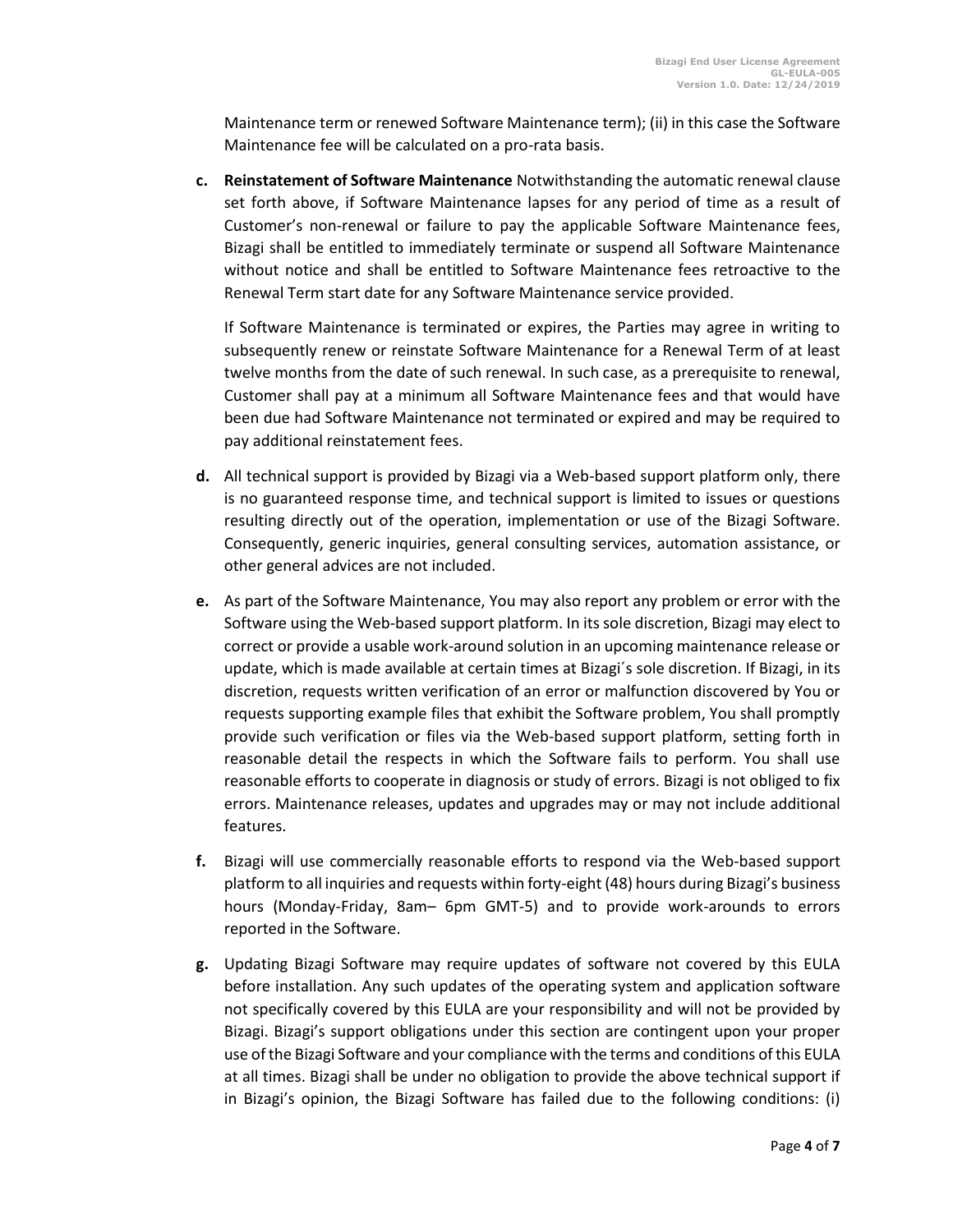alterations, modifications or attempts to change the Bizagi Software without Bizagi's written approval; (ii) your failure to maintain the Bizagi Software at Bizagi's specified release level.

- **h.** It will be your sole responsibility to: (i) comply with all Bizagi-specified operating and troubleshooting procedures and then notify Bizagi immediately of Bizagi Software malfunction and provide Bizagi with complete information thereof; (ii) provide for the security of your confidential information; (iii) establish and maintain backup systems and procedures necessary to reconstruct lost or altered files, data or programs.
- **i.** Bizagi reserves the right not to continue offering technical support for some of its products, after 5 years since their initial release. In the event that Bizagi decides to do so, Bizagi will give notice by means of an announcement on the following link: https://www.bizagi.com/en/buy/bizagi-support-life-cycle with at least 12 months in anticipation. Such announcement will contain the date upon which the product will no longer have technical support, and information regarding the migration options. These publications are subject to change.
- **10. Limited Warranty.** Bizagi warrants that the Software will perform substantially in accordance with the documentation for a period of ninety (90) days counted from the date the purchase order has been confirmed by Bizagi. The Software is being supplied "as is", Bizagi does not guarantee that the Software will operate error-free or uninterruptedly, or that Bizagi will correct all Software errors. The warranties indicated herein are exclusive and Bizagi grants no other warranties, including but not limited to warranties of merchantability and fitness for a particular purpose.

For any breach of the license warranty, your exclusive remedy and Bizagi's entire liability shall be the correction of the problems or errors with the Software that caused the breach of warranty, or, if Bizagi cannot substantially correct the problems or errors in a commercially reasonable manner, You may end this license and Bizagi will refund a pro-rata amount (for the remainder of the term) of any fees that customer paid to Bizagi for the license in advance, as well as the fees paid for any unused maintenance services for the period following the effective date of termination. The reimbursements indicated herein will be paid within sixty (60) business days from the date the license is terminated.

- **11. Warranty Disclaimer.** THE EXPRESS WARRANTIES SET FORTH IN THIS EULA ARE IN LIEU OF ALL OTHER WARRANTIES, EXPRESS OR IMPLIED, INCLUDING WITHOUT LIMITATION, ANY WARRANTIES OF MERCHANTABILITY, FITNESS FOR A PARTICULAR PURPOSE, TITLE AND NON-INFRINGEMENT, AND TO THE EXTENT PERMITTED BY APPLICABLE LAW ALL SUCH OTHER WARRANTIES ARE HEREBY DISCLAIMED AND EXCLUDED BY BIZAGI AND ITS SUPPLIERS. Some jurisdictions do not allow certain disclaimers and limitations of warranties, so portions of the above limitations may not apply to You. This limited warranty gives You specific rights and You may have other rights, which vary from state to state, country to country.
- **12. Limitation of Liability.** IN NO EVENT SHALL BIZAGI OR ITS SUPPLIERS BE LIABLE TO YOU FOR ANY DAMAGES, INCLUDING, WITHOUT LIMITATION, ANY SPECIAL, INDIRECT, INCIDENTAL OR CONSEQUENTIAL DAMAGES, ARISING OUT OF OR IN CONNECTION WITH THE USE OR PERFORMANCE OF THE SOFTWARE, INCLUDING WITHOUT LIMITATION, LOSS OF PROFITS,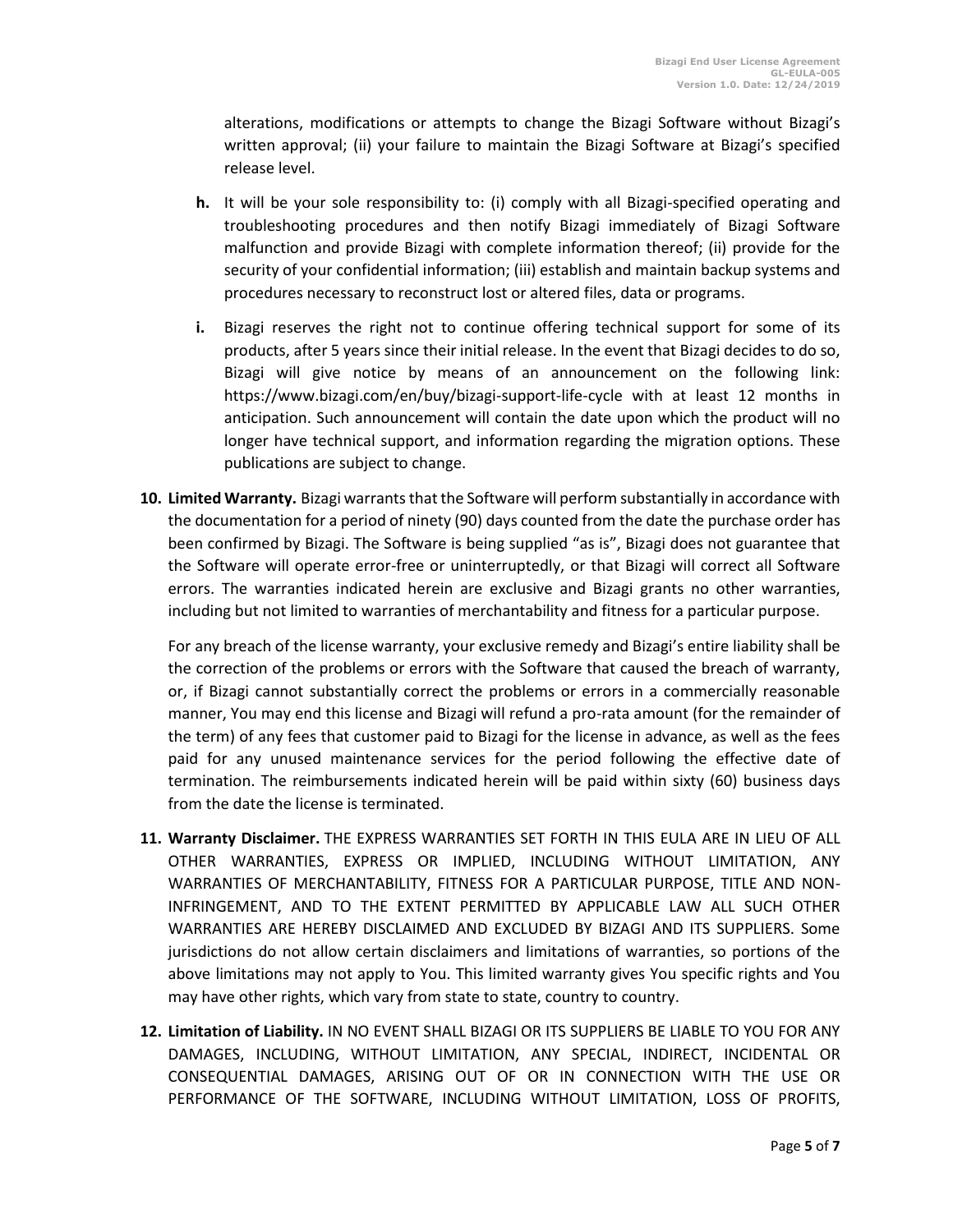BUSINESS, DATA, GOODWILL, OR ANTICIPATED SAVINGS, EVEN IF ADVISED OF THE POSSIBILITY OF THOSE DAMAGES. IN NO EVENT WILL BIZAGI'S AGGREGATE LIABILITY FOR DIRECT DAMAGES TO PROPERTY OR PERSON (WHETHER IN ONE INSTANCE OR A SERIES OF INSTANCES) EXCEED THE AMOUNT PAID BY YOU FOR THE SOFTWARE OUT OF WHICH SUCH CLAIM AROSE. In those jurisdictions that do not allow the exclusion or limitation of damages, Bizagi's liability shall be limited or excluded to the maximum extent allowed within those jurisdictions.

- **13. Intellectual Property Rights Indemnity:** Bizagi will defend and indemnify You against any thirdparty claim that the Bizagi Software infringes the copyright or patent of any third party. However, Bizagi shall have no obligations under Section 14 or any other liability for any claim of infringement or misappropriation resulting or alleged to result from: (a) any modification, alteration or enhancement to the Software by any person or entity other than Bizagi; (b) any use of the Software by You in any manner for which the Software was not designed; (c) the combination, operation or use of the Software or any part thereof in combination with any equipment, software, data or documentation not approved by Bizagi; (d) materials, items, resources, or services provided or performed by You (whether or not used in connection with or incorporated into the Software); and (e) if You continue the allegedly infringing activity after being notified thereof or after being informed of and provided with modifications that would have avoided the alleged infringement.
- **14.** In the event an infringement or misappropriation claim as described in this Section 14 arises, or if Bizagi reasonably believes that a claim is likely to be made, Bizagi shall have the right, at its sole option and in lieu of indemnification, to: (a) modify the applicable portion of the Software to become non-infringing but functionally equivalent; (b) replace the applicable portion of the Software with material that is non-infringing but functionally equivalent; (c) obtain for You the right to use the applicable portion of the Software upon commercially reasonable terms; or (d) remove the infringing or violative aspect of the Software if it can be removed without material degradation of the Software. This Section 14 sets forth Customer's sole and exclusive remedy and Bizagi's entire liability with respect to Intellectual Property Rights infringement or misappropriation claims, including patent or copyright infringement claims and trade secret misappropriation.
- **15. Export Restrictions.** The Software may be subject to export control laws and regulations of the U.S. and applicable countries, including but not limited to regulations of the U.S. Bureau of Export Administration, prohibiting export of goods, directly or indirectly to "embargoed" countries. You will ensure that a) the ultimate destination of the Software is not a destination in violation of any such law or regulation; (b) the ultimate end-user is not a person or entity on the "denied persons list" and (c) the end-user intended use does not violate any regulations regarding Diversion, Nuclear Proliferation, Missile Technology or Chemical or Biological Weapons.
- **16. Excluded Services.** This EULA shall not apply to your use of cloud services, or professional services that you purchase from Bizagi, nor to any software offered as Freeware ("Excluded Services"). All such Excluded Services are governed exclusively by the terms of the agreement that you have executed or accepted, that covers such Excluded Services.
- **17. Miscellaneous.**